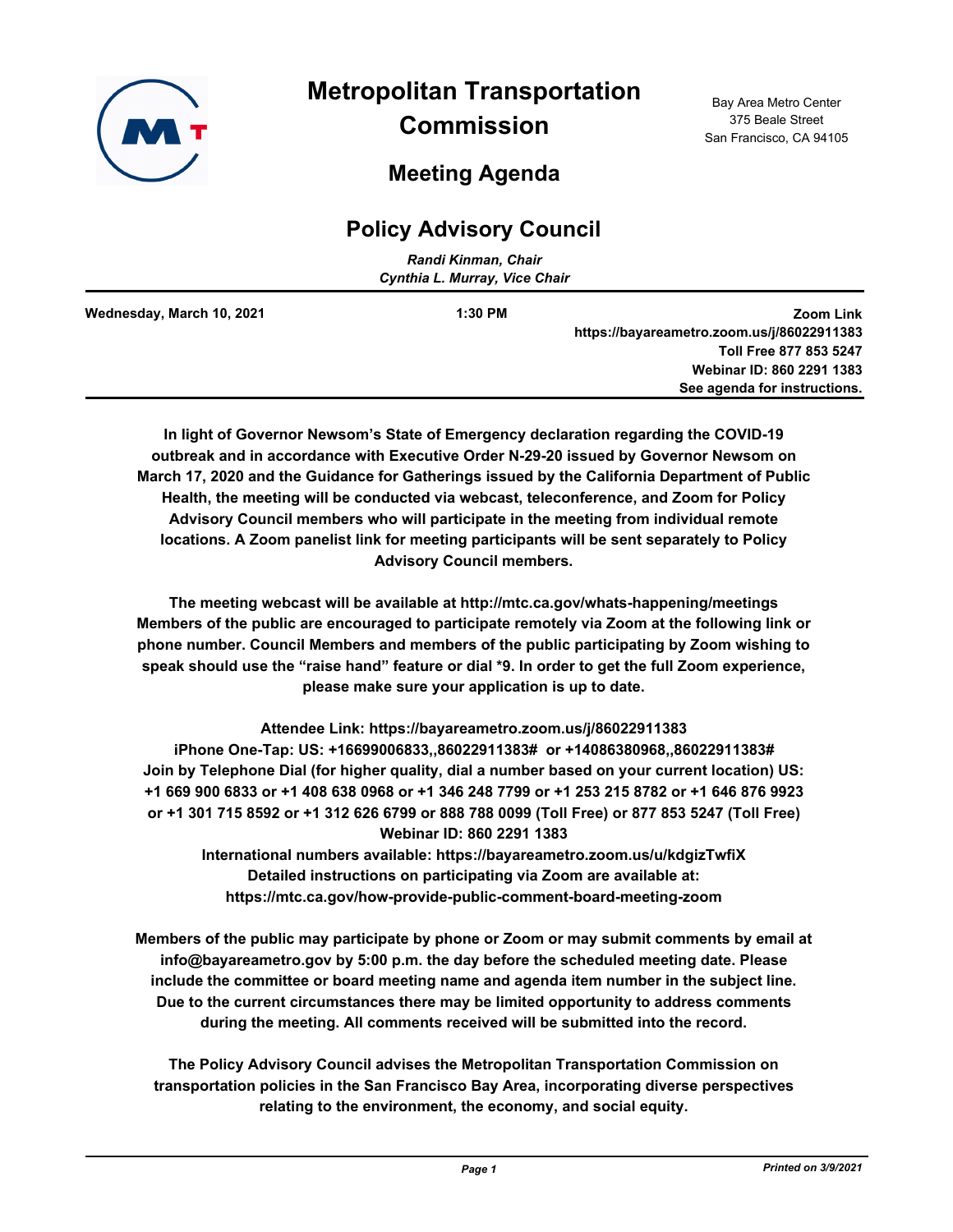### **1. Welcome**

*Randi Kinman, Council Chair*

#### **2. Roll Call / Confirm Quorum**

*Quorum: A quorum of this council shall be a majority of its regular voting members (13).*

*Council Members and members of the public participating by Zoom wishing to speak* 

| 3. | 21-0306             | Chair's Report<br>(7 minutes)                                    |
|----|---------------------|------------------------------------------------------------------|
|    | <b>Action:</b>      | Information                                                      |
|    | <b>Presenter:</b>   | Randi Kinman, Council Chair                                      |
| 4. | 21-0307             | Approval of the February 10, 2021 Meeting Minutes<br>(5 minutes) |
|    | <b>Action:</b>      | Approval                                                         |
|    | <b>Attachments:</b> | 04 Council Minutes Feb 10 2021.pdf                               |

#### **5. Public Comments / Other Business**

|    |                     | should use the "raise hand" feature or dial *9.                                                                                                                                |
|----|---------------------|--------------------------------------------------------------------------------------------------------------------------------------------------------------------------------|
| 6. | 21-0308             | <b>Subcommittee Reports</b><br>(15 minutes)                                                                                                                                    |
|    | <b>Action:</b>      | Information                                                                                                                                                                    |
|    | <b>Presenter:</b>   | Veda Florez, Policy Advisory Council Equity & Access Subcommittee<br>Chair and<br>Adina Levin, Policy Advisory Council Fare Coordination and Integration<br>Subcommittee Chair |
| 7. | 21-0309             | Blue Ribbon Transit Recovery Task Force Update<br>(20 minutes)<br>Update on the Blue Ribbon Transit Recovery Task Force.                                                       |
|    | <b>Action:</b>      | Information                                                                                                                                                                    |
|    | <b>Presenter:</b>   | Theresa Romell                                                                                                                                                                 |
|    | <b>Attachments:</b> | 07 Blue Ribbon.pdf                                                                                                                                                             |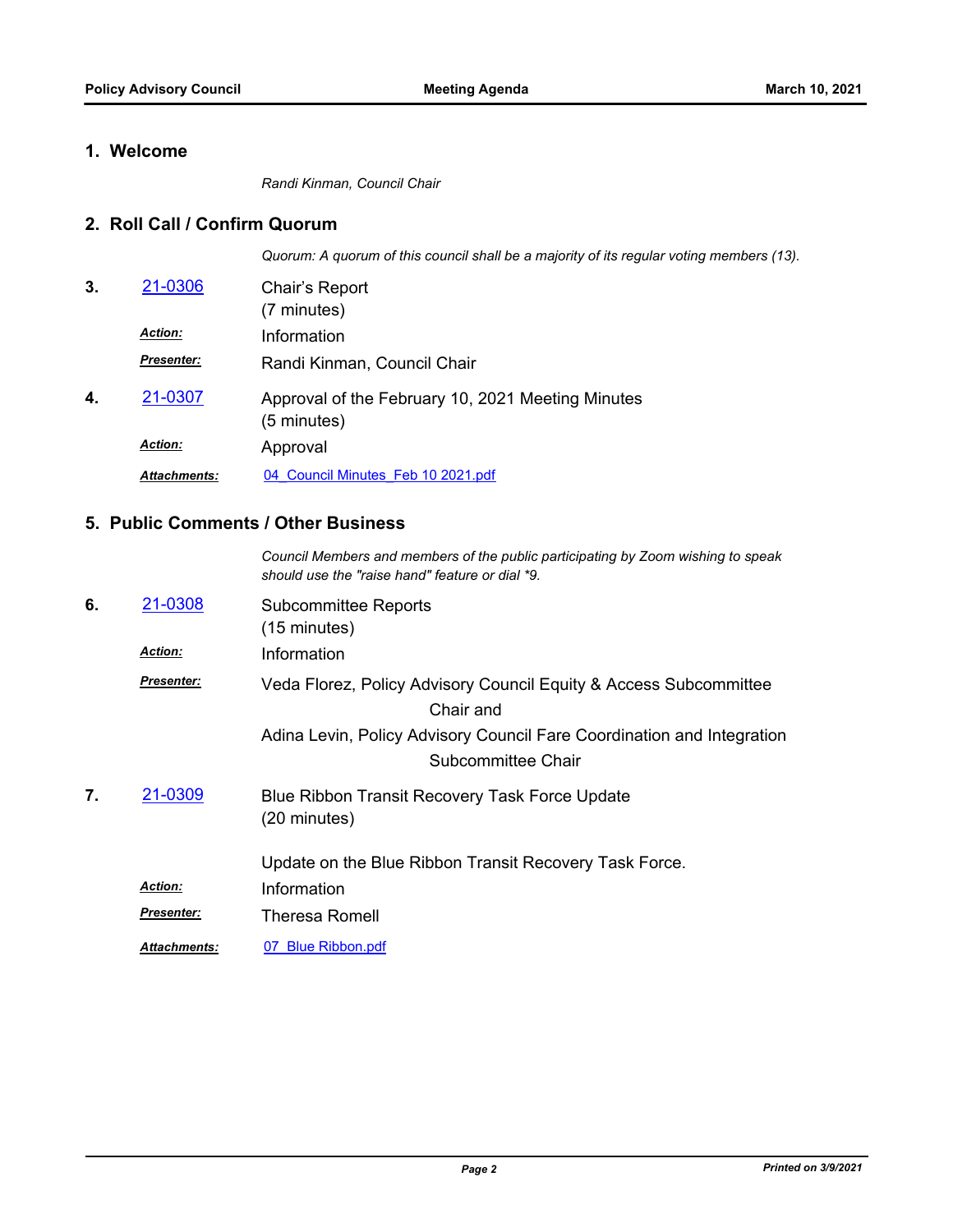| 8.  | <u>20-1681</u>               | Fare Integration Task Force update<br>(10 minutes)                                                                                           |
|-----|------------------------------|----------------------------------------------------------------------------------------------------------------------------------------------|
|     |                              | Update on the Fare Integration Task Force.                                                                                                   |
|     | Action:                      | Information                                                                                                                                  |
|     | Presenter:                   | <b>William Bacon and Theresa Romell</b>                                                                                                      |
|     | Attachments:                 | 08 Fare Integration Update.pdf                                                                                                               |
| 9.  | 21-0313                      | Plan Bay Area 2050: Implementation Plan Update<br>(30 minutes)                                                                               |
|     |                              | Initial list of potential implementation actions to support the 35 strategies<br>included in the adopted Plan Bay Area 2050 Final Blueprint. |
|     | <b>Action:</b>               | Information                                                                                                                                  |
|     | Presenter:                   | Chirag Rabari                                                                                                                                |
|     | Attachments:                 | 09i PLNG-5ai PBA50 Implementatio Plan Update-Summary Sheets, Attachmo                                                                        |
|     |                              | 09ii PLNG-5aii PBA50 Implementation Plan update Attachment A-PowerPoir                                                                       |
|     |                              | 09iii PLNG-5aiii Correspondence Received-PBA50 Implementation Plan upda                                                                      |
| 10. | 21-0310                      | <b>Staff Liaison Report</b>                                                                                                                  |
|     |                              | (3 minutes)                                                                                                                                  |
|     |                              | Relevant MTC policy decisions and other activities.                                                                                          |
|     | Action:                      | Information                                                                                                                                  |
|     | Presenter:                   | Marti Paschal, Staff Liaison                                                                                                                 |
|     | Attachments:                 | 10 Staff Liaison Report March 2021.pdf                                                                                                       |
| 11. | 21-0311                      | <b>Council Member Reports</b><br>(5 minutes)                                                                                                 |
|     | <b>Action:</b><br>Presenter: | Members of the Council may report on locally relevant issues or events.<br>Information<br>Randi Kinman, Council Chair                        |
|     |                              |                                                                                                                                              |
| 12. | 21-0312                      | <b>New Business</b><br>(5 minutes)                                                                                                           |
|     |                              | Members of the Council may bring up new business for discussion or<br>addition to a future agenda.                                           |
|     | <b>Action:</b>               | <b>Discussion</b>                                                                                                                            |
|     | <u>Presenter:</u>            | Randi Kinman, Council Chair                                                                                                                  |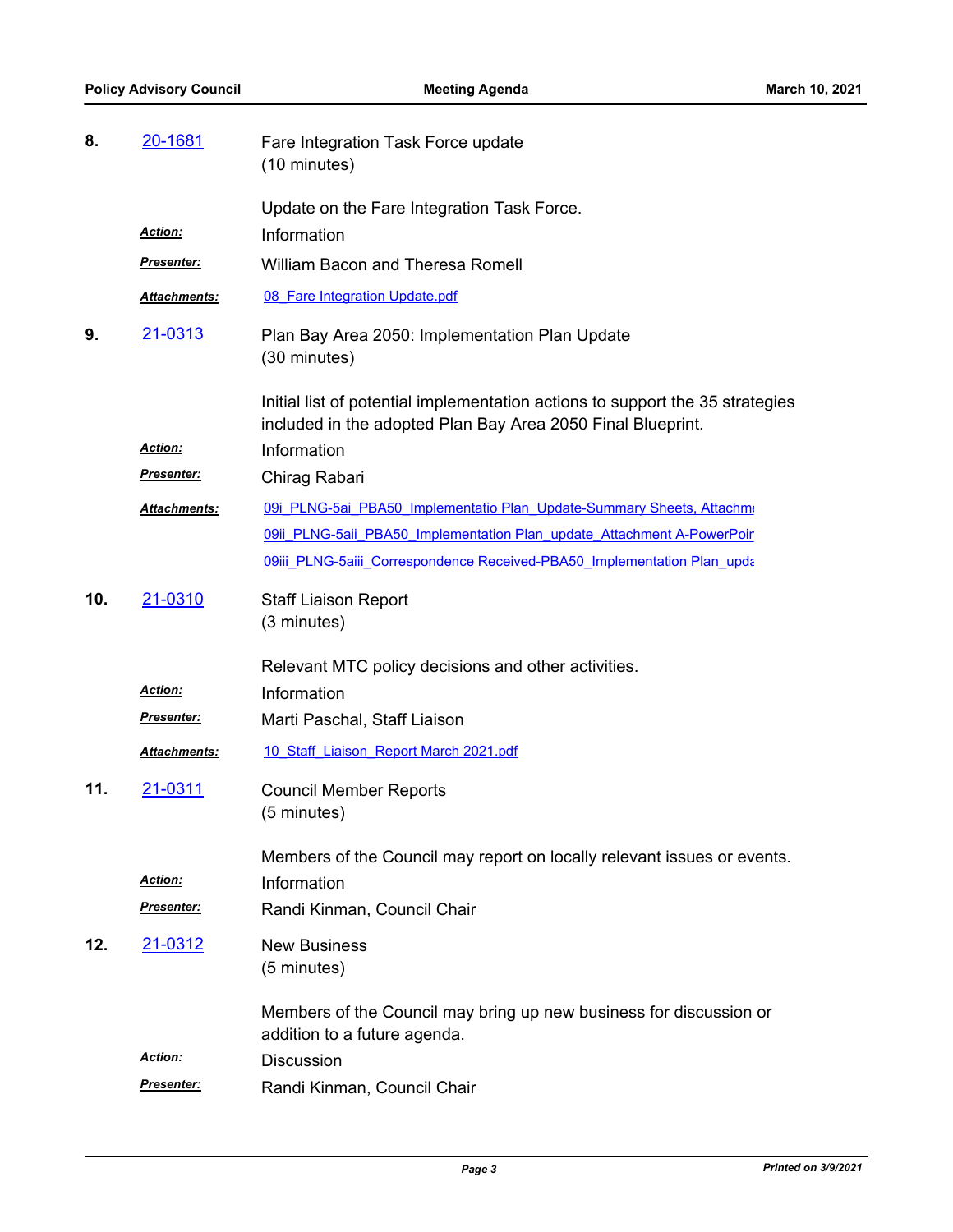### **13. Adjournment / Next Meeting**

**The next meeting of the Policy Advisory Council will be held Wednesday, April 14, 2021, at 1:35 p.m. at the Bay Area Metro Center, 375 Beale Street, San Francisco, CA or remotely and by webcast as appropriate depending on the status of any shelter in place orders. Any changes to the schedule will be duly noticed to the public.**